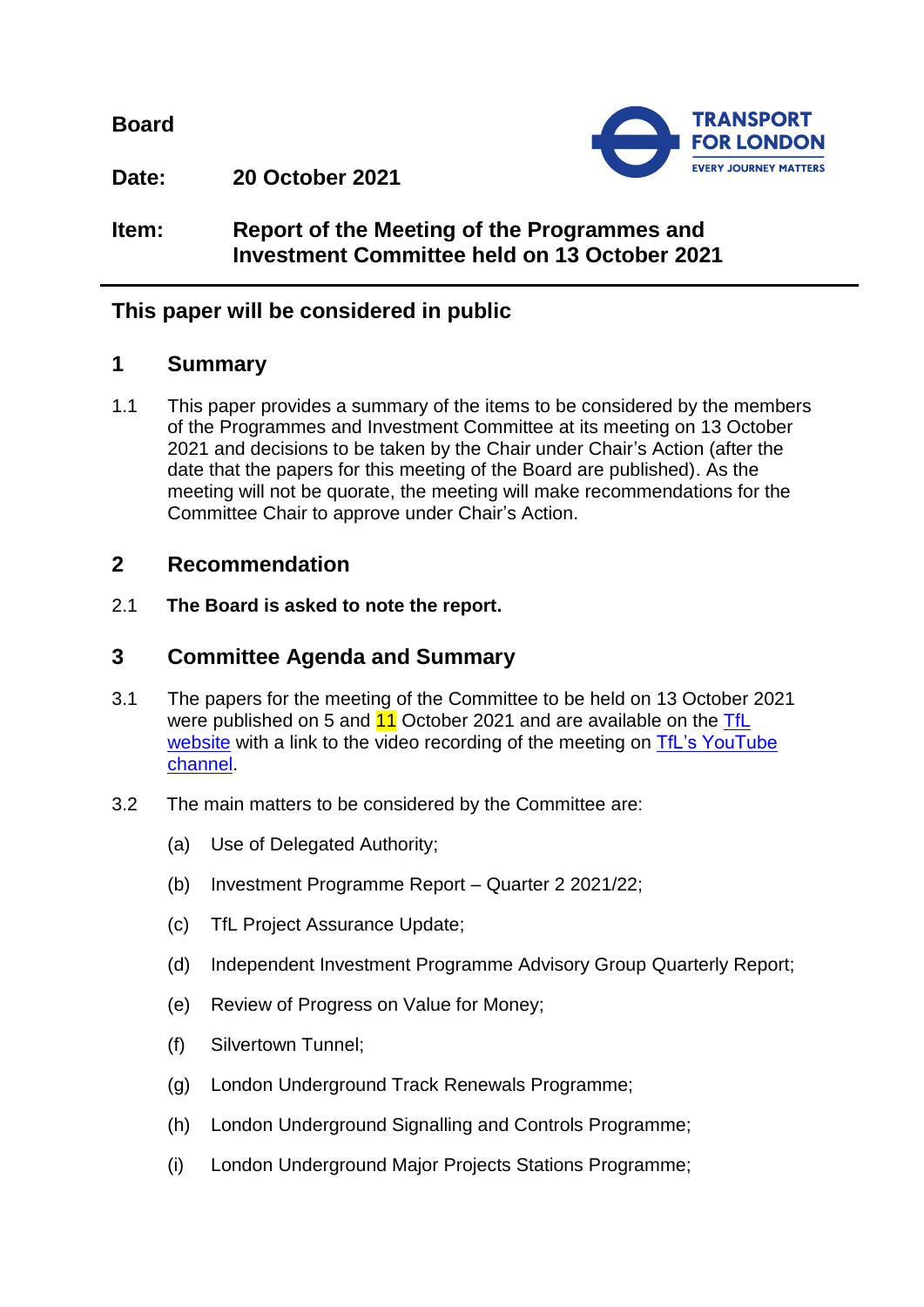- (j) Elephant and Castle Station Capacity Upgrade; and
- (k) Surface Technology Programme.
- 3.3 A summary of the items to be considered and proposed recommendations to the Chair to take by Chair's Action is provided below. The more detailed minutes of the meeting and exercise of Chair's Action will be published ahead of the meeting of the Committee on 15 December 2021.

# **4 Issues To Be Discussed**

### **Use of Delegated Authority**

4.1 The Committee is asked to note the paper on the use of delegated authority. Since the meeting on 21 July 2021 there had been: no uses of Chair's Action; no Mayoral Directions to TfL within the Committee's remit; the Commissioner had approved five Procurement Authority requests; and the Chief Finance Officer had approved 10 Procurement Authority requests.

#### **Investment Programme Report – Quarter 2 2021/22**

- 4.2 The Committee is asked to note the update on the progress and performance in Quarter 2 2021/22 of a range of projects that will deliver world-class transport services to London.
- 4.3 The format of the report had been updated to better show how TfL delivered the Investment Programme and to enhance accessibility. For each major project or programme, the financial and milestone data represented the position at the end of the quarter and included commentary for key achievements and progress made. The report also contained updates on notable progress made after the end of the quarter.

## **TfL Project Assurance Update**

- 4.4 The Committee is asked to note the update on the project assurance work undertaken between 27 June and 18 September 2021 and the key findings from the reviews.
- 4.5 During that period, four programme reviews were undertaken, with the Independent Investment Programme Advisory Group (IIPAG) involved in all four. Fourteen project assurance reviews were undertaken, with the IIPAG involved in three. The reviews resulted in a total of 69 recommendations, with one considered a critical issue.

#### **Independent Investment Programme Advisory Group Quarterly Report**

- 4.6 The Committee is asked to note the update on the IIPAG work undertaken since the last report.
- 4.7 The report set out IIPAG's work on cross-cutting issues, on First and Second Lines of Defence, Asset Information and Progress on Value for Money (VfM).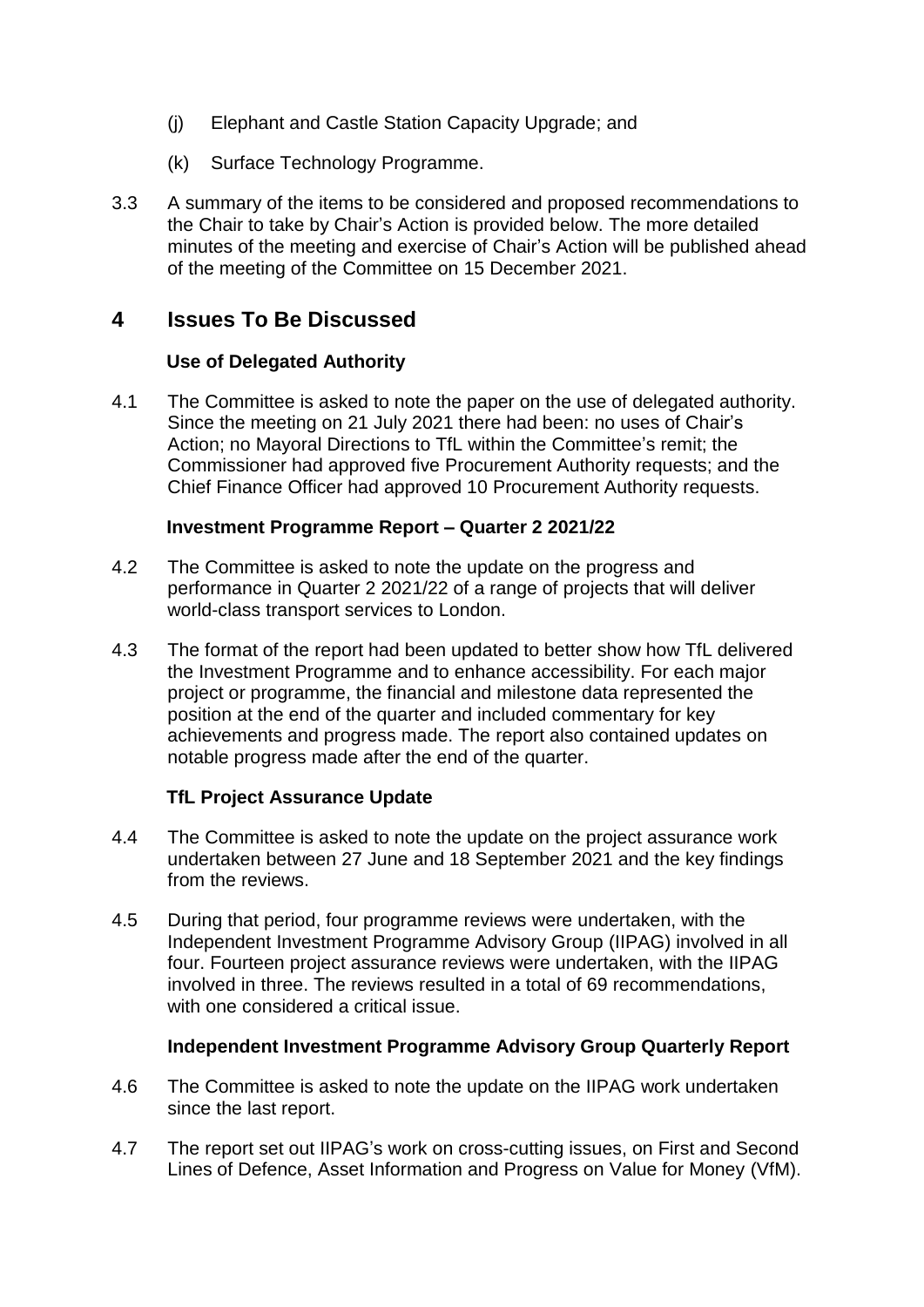#### **Review of Progress on Value for Money**

4.8 The Committee is asked to note the update progress to date in developing a comprehensive VfM programme to improve TfL's capital delivery, including a summary of our intended programme outcomes, success to date in delivering improvements and areas requiring further attention in alignment with the IIPAG report on VfM.

#### **Silvertown Tunnel**

4.9 The Chair, following consultation with the Committee, is expected to be asked to note the update on progress with design and construction, and to approve the transfer of Programme and Project Authority to the Air Quality and Environment Programme in respect of the user charging element of the Silvertown Tunnel scheme.

### **London Underground Track Renewals Programme**

- 4.10 The Committee is asked to note the update on the London Underground (LU) Track Renewals Programme, which delivers prioritised, critical asset renewals to maintain current levels of safety and reliability and, where possible, support upgrade requirements.
- 4.11 The delivery of the programme was impacted by the coronavirus pandemic. From the revised plan, Deep Tube Renewals (DTR) saw around 600m shortfall due to late access changes and staff shortages due to the pandemic. However, in all other areas of the programme, planned volumes were either met or exceeded. DTR sites that were delivered in 2020/21 included Baker Street to St Johns Wood (Jubilee line) and Finsbury Park to Arsenal (Piccadilly line).

## **London Underground Signalling and Controls Programme**

- 4.12 The Chair, following consultation with the Committee, is expected to be asked to grant additional Programme and Project Authority of £94.4m.
- 4.13 The matters for which Authorities are sought included commitments that extended beyond the period of the Business Plan and Revised Budget approved by the Board on 28 July 2021 and appropriate provision would, therefore, need to be made for those commitments in future Business Plans.
- 4.14 Signalling systems were safety critical and, if any of the elements they are made up of are in a failed state or unavailable, could continue to operate with current performance levels**.** The detail of the request was the very minimum required to ensure that the systems can remain safe and operable.
- 4.15 Since the last update to the Committee, a number of milestones had been reached, including incremental upgrades and work to replace obsolete equipment across the Jubilee, Northern, Bakerloo and Central lines.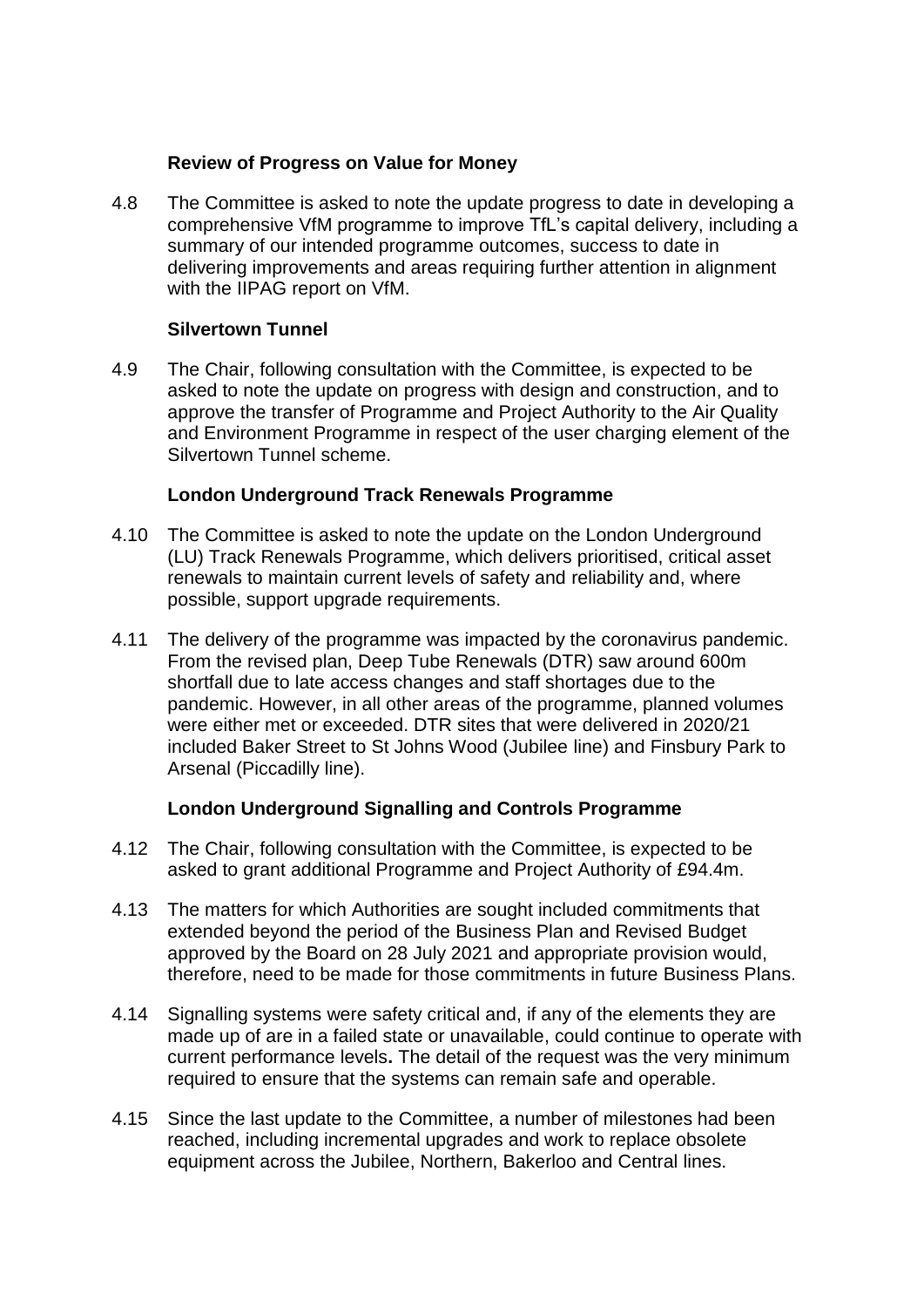4.16 In 2022, the programme would continue to deliver incremental upgrades, deliver renewals works to extend the life of Central line signalling and control systems and the Northumberland Park depot, address the obsolescence of the large data transfer system on the Jubilee and Northern lines, install new equipment to replace those which contain hazardous chemicals.

### **London Underground Major Projects Stations Programme**

- 4.17 The Chair, following consultation with the Committee, is expected to be asked to grant additional Programme and Project Authority of £54.7m.
- 4.18 The matters for which Authorities are sought include commitments that extended beyond the period of the Business Plan and Revised Budget approved by the Board on 28 July 2021 and appropriate provision would, therefore, need to be made for those commitments in future Business Plans.
- 4.19 The LU Major Projects Stations Programme enables improvements to be made to station safety, accessibility, easing interchange, with inclusive designs providing lifts and step-free access. Where appropriate, the programme also enables commercial opportunities including over-station developments, retail and other increased revenue. These projects often presented an opportunity for significant third-party funding.

#### **Elephant and Castle Station Capacity Upgrade**

4.20 The Chair, following consultation with the Committee, is expected to be asked to note the update on the progress of the Elephant and Castle Station Capacity Upgrade project and approve TfL and LU entering into a Developer Agreement with the developer.

## **Surface Technology Programme**

- 4.21 The Chair, following consultation with the Committee, is expected to be asked to grant additional budgeted Programme and Project Authority of £30.1m.
- 4.22 The matters for which Authorities are sought include commitments that extended beyond the period of the Business Plan and Revised Budget approved by the Board on 28 July 2021 and appropriate provision would, therefore, need to be made for those commitments in future Business Plans.
- 4.23 Since the last update to the Committee, progress had been made in finalising contracts with key suppliers for delivery of Cycle Hire (Santander Cycles) modernisation initiatives, commencing development of Enforcement and Compliance Operational Systems using in-house teams, and awarding the contract for Deployable Enforcement Cameras (DECs) to monitor civil moving traffic contraventions. There had been efficiency savings of £1.5m, delivered through lower than expected supplier costs on DECs. A further £0.5m of efficiencies was targeted.

#### **List of appendices to this report:**